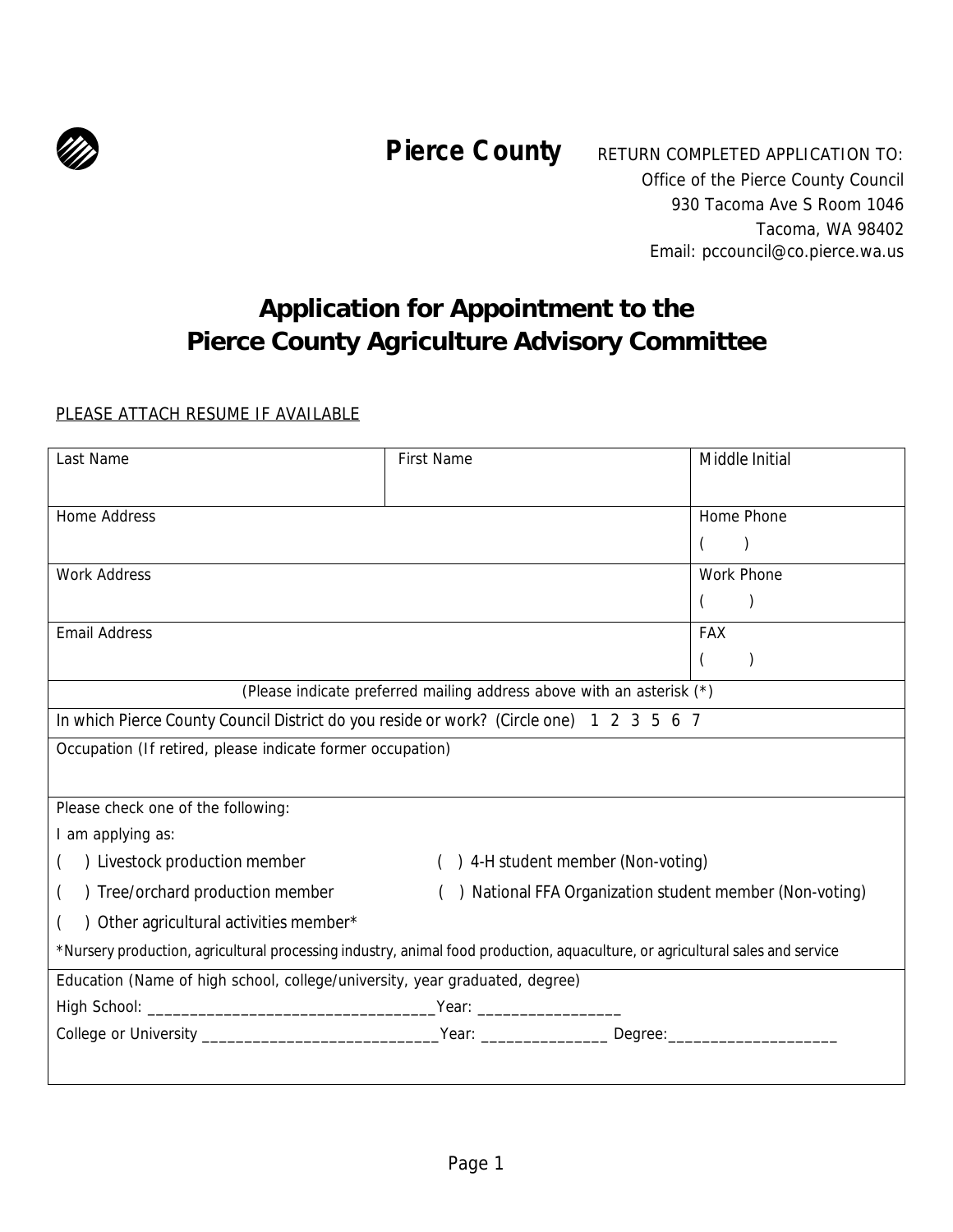### **Application for Appointment to the Agriculture Advisory Committee** (Continued)

| Please list your professional and community activities.                                                                       |
|-------------------------------------------------------------------------------------------------------------------------------|
|                                                                                                                               |
|                                                                                                                               |
|                                                                                                                               |
|                                                                                                                               |
| Please list any additional qualifications related to this position.                                                           |
|                                                                                                                               |
|                                                                                                                               |
|                                                                                                                               |
|                                                                                                                               |
|                                                                                                                               |
| Please describe your interest in serving in this positon.                                                                     |
|                                                                                                                               |
|                                                                                                                               |
|                                                                                                                               |
|                                                                                                                               |
|                                                                                                                               |
| The Council seeks diverse representation. Information in this section will assist in achieving this goal, and is voluntary on |
| your part.                                                                                                                    |
| Asian _________ Black ________ Hispanic ________ Native American _______ White ________ Other ______                          |
| Handicap (Y/N) ________<br>Birth date ___________________                                                                     |
| Are you a spouse and/or member of immediate family employee of Pierce County? Yes _____                                       |

| Signature of A<br>Applicant |  |
|-----------------------------|--|
|                             |  |
|                             |  |